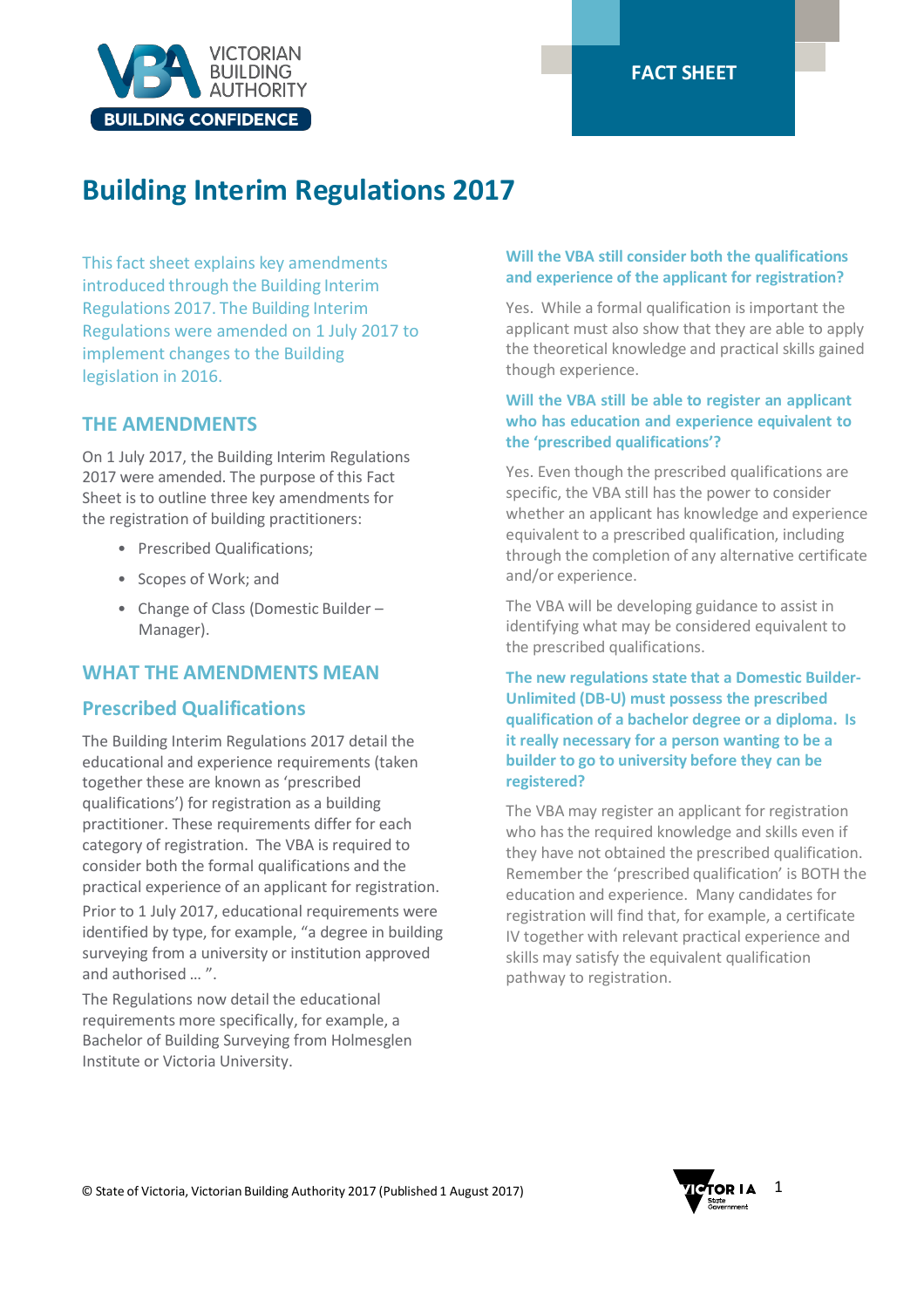



## **Is a Certificate IV in Building and Construction (Building) a relevant qualification for registration as a Domestic Builder (Unlimited)?**

While a Certificate IV does not provide all the elements of the required knowledge for registration as a Domestic Builder (Unlimited), an applicant may still hold a qualification that, taken together with experience, may be considered equivalent to the prescribed qualification.

For example, this may include completion of a Certificate IV and sufficient relevant experience. Taken together, an applicant may be assessed by the VBA to meet the registration requirements.

The VBA looks favourably upon builders that hold a qualification as this enhances the knowledge and skills of building practitioners in the industry.

#### **How will the regulations be kept up to date with the increased specificity of prescribed qualifications?**

The Regulations will be reviewed and updated annually to ensure the prescribed qualifications remain current.

#### **Will courses commenced prior to 1 July still be recognised by the VBA?**

Yes. Courses commenced prior to 1 July that do not fall within the new and more specific prescribed qualifications will be assessed by the VBA using the equivalency provisions.

## **I am currently completing a course that is not listed in the new regulations. Am I obliged to stop this course and apply for a prescribed qualification instead?**

No, a candidate for registration may still complete a qualification and apply for registration.

For example, the completion of a qualification and sufficient relevant experience might be assessed as holding a qualification equivalent to the prescribed qualification.

## **Scopes of Work**

The Regulations define the scope of work that registered building practitioners in each class and component of Domestic Builder, Building Surveyor and Building Inspector can undertake. These definitions are consistent with the VBA Practitioner Guides currently published on the VBA website.

A number of practitioners hold registrations that do not match these new definitions. As a result, some practitioners will need to be transitioned to the new scopes of work, potentially with a condition attached to their registration. These practitioners will be contacted directly by the VBA.

These changes will not change the work practitioners are registered to undertake.

It is an offence for a practitioner to carry out work outside the scope of their registration. This is particularly relevant to registered building practitioners who build 'spec' homes as they now need to hold an unlimited domestic registration to build such homes.

#### **Why are the scopes of work changing now?**

Historically, the former Building Practitioners Board registered practitioners in numerous components of building work that do not match the current scope of work definitions.

As of 1 July 2017, it is an offence to carry out work unless the practitioner's registration authorises the carrying out of that work as per the Regulations.

As a result, a practitioner's registration will need to align with the scopes of work defined in the Regulations. This applies specifically to Building Surveyors, Building Inspectors, Commercial Builders and Domestic Builders.

#### **How will this affect the work I am able to do?**

The changes will not affect the scope of work a practitioner is able to undertake.

Practitioners required to transition to a new scope of work will be contacted by the VBA. The changes to the registration will be explained as will any conditions attached to the registration.